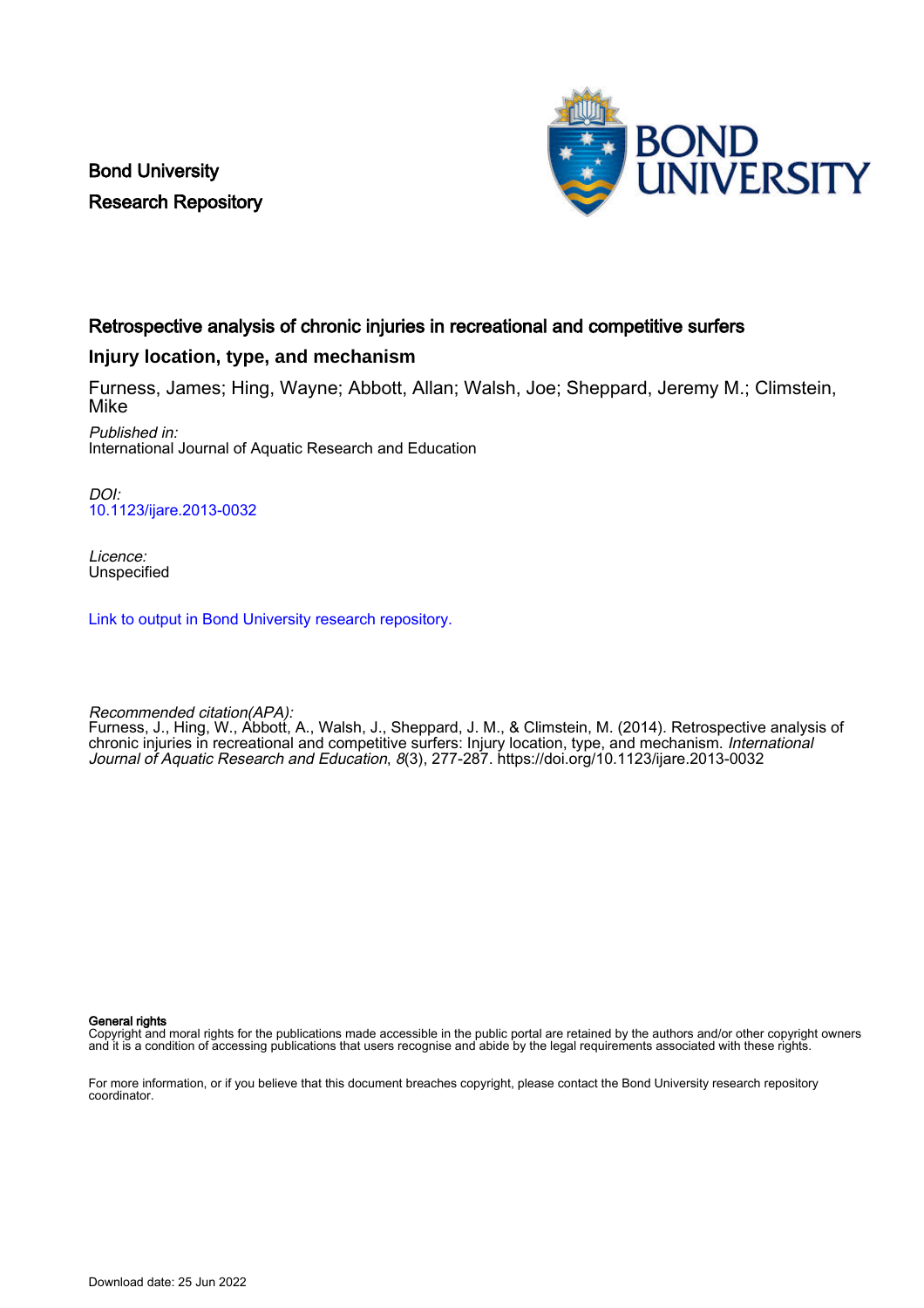# **Retrospective analysis of acute injuries in recreational and competitive surfers: injury location, type and mechanism**

For submission to:

International Journal of Aquatic Research and Education

# Authors:

James Furness<sup>A</sup>, Wayne Hing<sup>A</sup>, Joe Walsh<sup>A,B</sup>, Allan Abbott<sup>A</sup>, & Mike Climstein<sup>A</sup>.

Institutions:

ABond Institute of Health & Sport, Faculty of Health Sciences, Bond University. Gold Coast,

Qld

BMedical Health and Fitness Clinic, Five Dock, Sydney, NSW

Corresponding Author: James Furness, jfurness@bond.edu.au

Word count : 1992

- Abstract word count : 249
- Number of tables : 3
- Number of figures : 0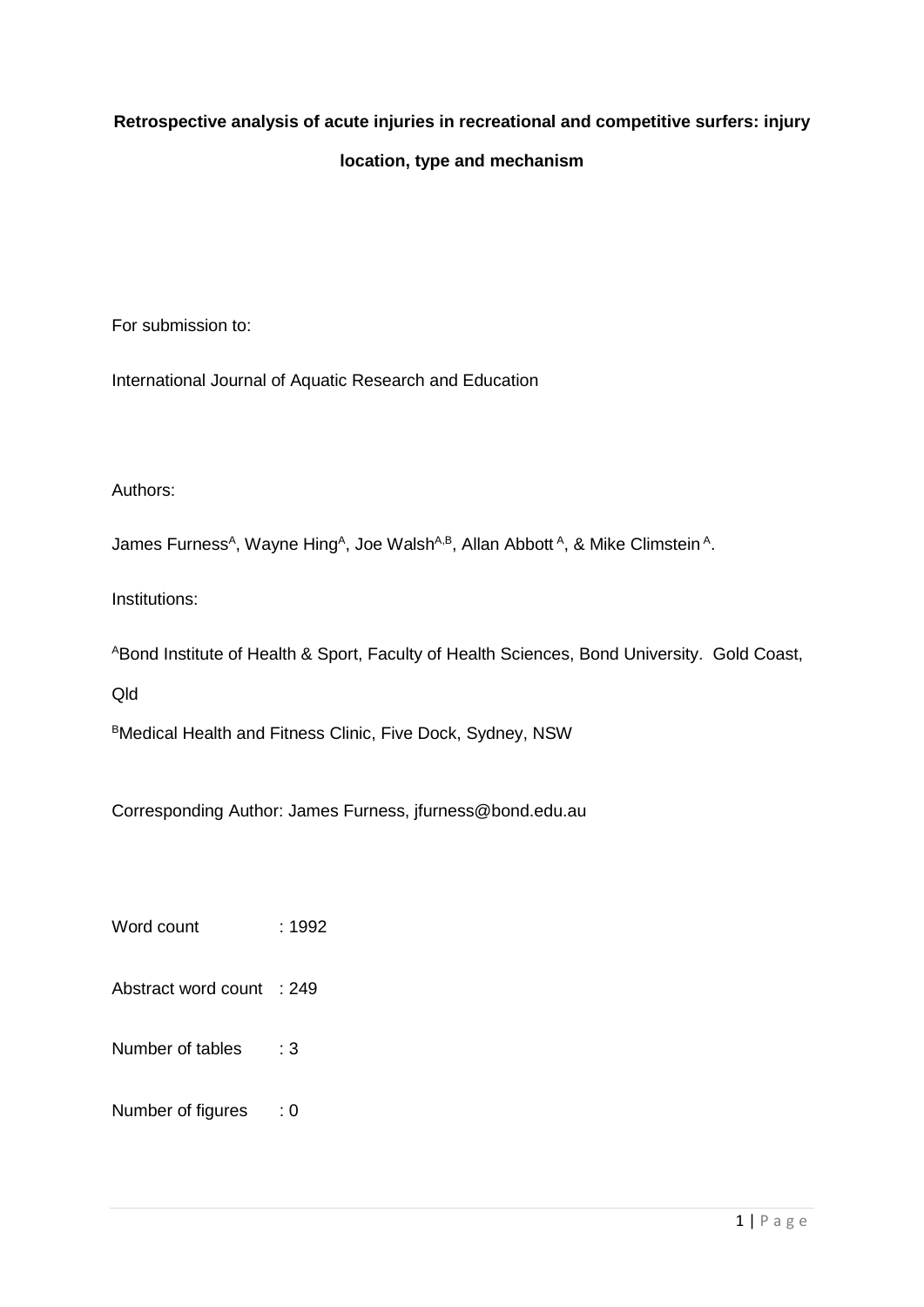#### **Abstract**

*Objectives*: To identify the location, type and mechanisms of acute injury in Australian recreational and competitive surfers.

*Design*: A cross-sectional retrospective observational study.

*Methods*: 1,348 participants completed an online survey consisting of two sections: demographics and acute injury.

*Results*: 1,348 participants (91.3% males, 43.1% competitive surfers) were included in the data analysis. A total of 1,047 acute injuries were reported with 739 classified as major. The shoulder, ankle and head/face regions had the largest distributions of acute injury representing 16.4%, 14.6% and 13.3% respectively. Competitive surfers revealed a significantly (p<0.05) higher number of knee injuries compared to recreational surfers (n=50 versus 29). Injuries were predominantly of muscular, joint and skin origin representing 30.3%, 27.7% and 18.9% respectively. Skin injuries were primarily a result of direct trauma, joint and muscular injuries were mainly a result of manoeuvres performed and repetitive actions. Key risk factors which significantly increased the incidence of sustaining an acute injury included increase hours surfed (> 6.5 hrs/wk), the inclusion of aerial manoeuvres and the age of the surfer (< 35 years old).

Conclusion: The results of this study compliment previous injury specific research. The shoulder region is one of the highest injury distributions and highlights the need of more detailed and specific assessment in a surf specific population. The high number of muscular and joint injuries indicates that surfing injuries are not predominantly lacerations. This additionally emphasises the stresses on the musculoskeletal system and the relevance of being well conditioned to take part in this sport.

Key words: Survey, Surfing, Injury, Incidence, Epidemiology.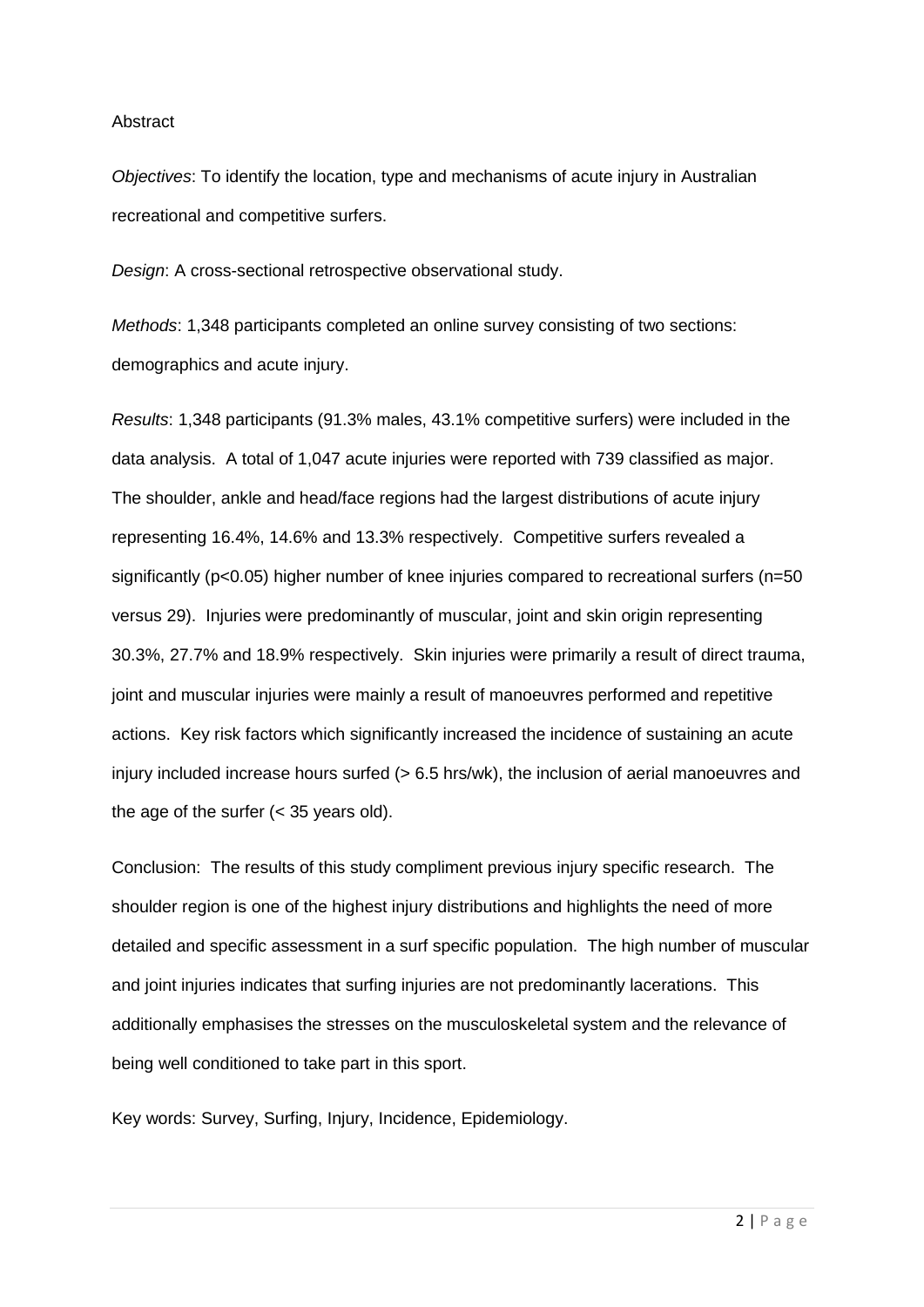#### *Introduction*

There are an estimated 18 million surfers worldwide [\(Nathanson, Haynes, & Galanis, 2002\)](#page-13-0) and 2.5 million recreational surfers within Australia [\(Surfing Australia: Annual report, 2010\)](#page-13-1). The recreational activity and sport of surfing has grown dramatically since the 1960's, however scientific research has been poorly mirrored in comparison to most other mainstream sports.

Currently it is difficult to draw clear conclusions from previous research specific to acute surfing injuries, due to variations in research methodologies. Early research tends to reveal high frequencies of lacerations mainly to the head and leg regions [\(Allen, Eiseman,](#page-12-0)  [Straehley, & Orloff, 1977;](#page-12-0) [Barry, Kleinig, & Brophy, 1982\)](#page-12-1) with more recent research reporting an increase in soft tissue sprains and strains to the lower body regions [\(Meir, Zhou,](#page-12-2)  [Gilleard, & Coutts, 2011;](#page-12-2) [Nathanson, Bird, Dao, & Tam-Sing, 2007\)](#page-13-2). Collection of data in emergency departments [\(Roger, 2002;](#page-13-3) [Taylor, Bennett, Carter, Garewal, & Finch, 2004\)](#page-13-4) have demonstrated trends parallel to early research conducted, however data collected outside these environments [\(Meir, et al., 2011\)](#page-12-2) or with the inclusion of competitive surfers [\(Nathanson, et al., 2007\)](#page-13-2) has demonstrated trends similar to recent research with higher numbers of soft tissue injuries to the lower body regions.

Injury definition involving severity, location and type of injury appeared to vary between studies [\(Heggie & Caine, 2012\)](#page-12-3). Mechanism of injury has been scarcely reported and often not linked with injury location and type. These factors highlight the need to capture new injury related data encompassing injury severity, location, type and mechanisms dependently of each other.

With the current growth of surfing numbers and world-wide increase in musculoskeletal injuries [\(Vos et al., 2012\)](#page-13-5) an understanding of acute surfing injuries is needed in order to aid in prevention strategies. Therefore the aim of this study was to present a retrospective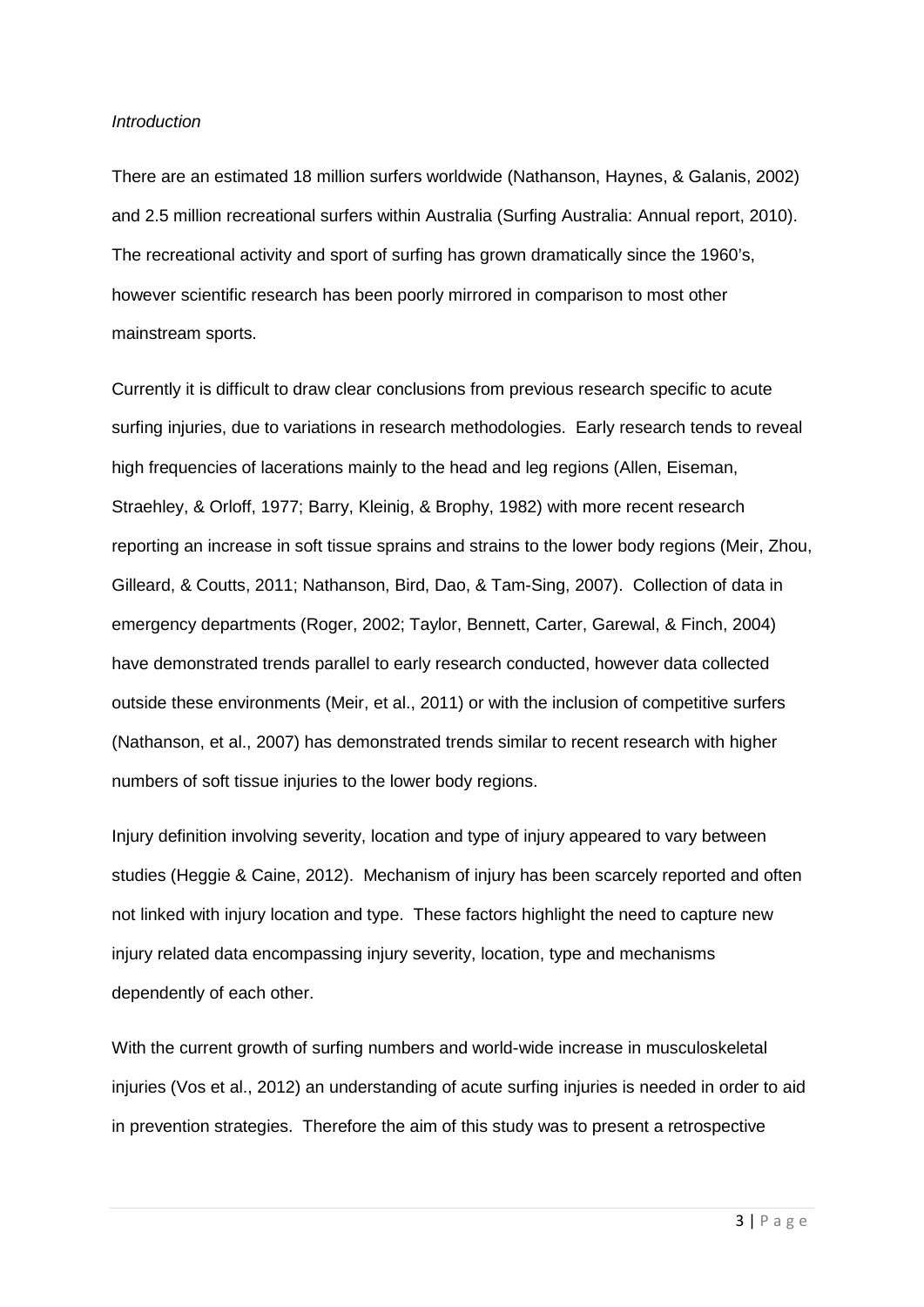analysis of acute surfing related injury for recreational and competitive surfers within Australia.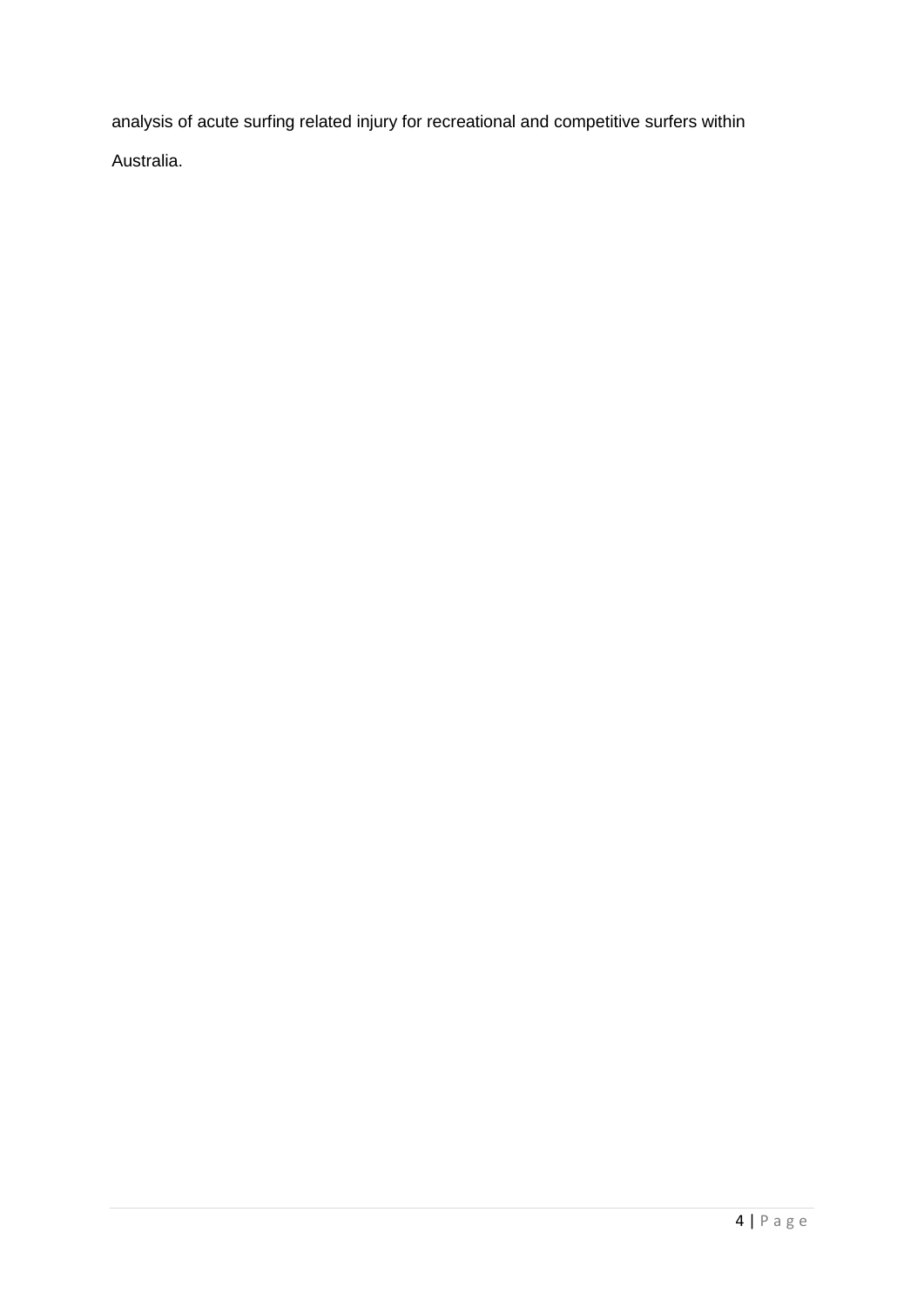#### *Methods*

This was a cross-sectional descriptive survey design. Research ethics approval was granted by Bond University Human Research Ethics committee (RO 1540). Due to the coastal location of surfers and the accessibility of the internet a survey was selected as the data collection method. Survey monkey was the tool used to construct and deliver the online survey. To take part in the online survey respondents had to be active surfers and have at least 12 months of experience. In an attempt to encourage completion, questions were a range of "yes/no", checklist and drop down options, text boxes were offered when categorical options could not describe the injury. The survey was active online on the 25/10/12 and remained active til the 25/03/13.

The survey consisted of two primary sections. Section one had questions which included demographic information and participation levels (age, height, weight, hours surfed, level of competition). Section two included questions related to acute injury for all the major regions of the body, and also incorporated injury type, mechanism, severity and injury management. To determine the severity, injuries were classified as either minor or major. Major injuries required one day or more of time off work and/or surfing and/or the participant required treatment from a health professional. Minor injuries did not interfere with work, surfing or involve treatment from a health professional.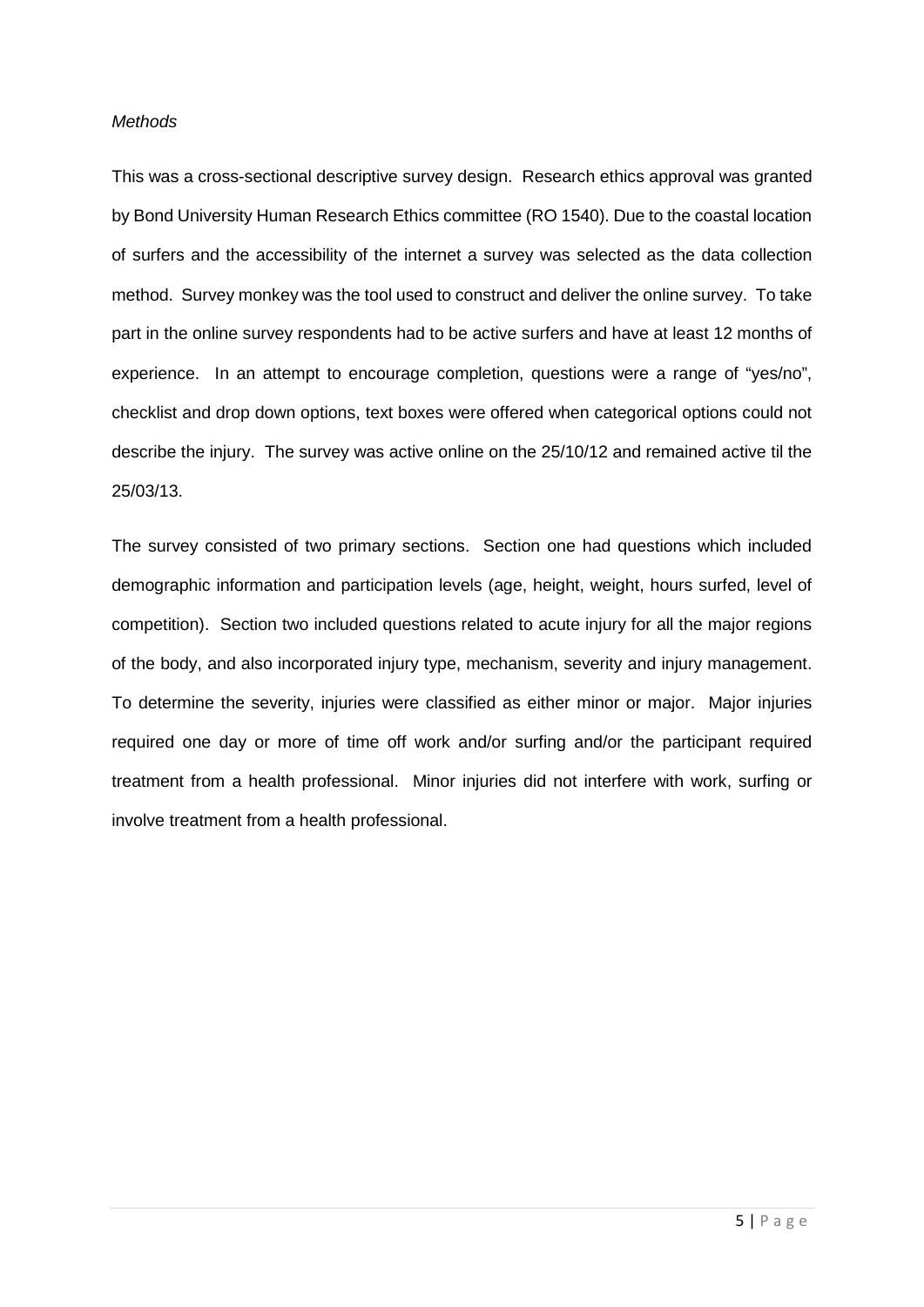#### *Results*

A total of 1,348 participants (91.3% males, 43.1% competitive surfers) responded to the survey. The mean age was 35.84 (SD±13.08; range 11-70) years, with a median of 35 years. Males were significantly older (t=4.00, p<0.001) with the mean age being 36.21 years compared to females (31.87 years). Key physiological and surfing demographics are summarized in Table 1.

Of 1,348 surfers 708 (52.5%) reported suffering one or more acute injuries in the preceding 12 months. A total of 1,047 acute injuries were reported, however 739 (70.6%) were classified as major. An injury rate of 2.44 injuries per 1,000 hours of surfing was calculated with this rate decreasing to 1.79/1000 hours when analysing major injuries (n=739) only.

The shoulder, ankle and head/face regions had the largest distributions of major acute injury representing 16.4%, 14.6% and 13.3% respectively. Competitive surfers revealed a significantly (p<0.05) higher number of knee injuries compared to recreational surfers (n=50 versus 29). Recreational surfers were found to have a higher distribution of head/face injuries compared to competitive surfers (16.0% versus 10.4%). Table 2 summarises the site and severity of acute injuries with comparisons between recreational and competitive surfers.

Injuries were predominantly of muscular, joint and skin origin representing 30.3%, 27.7% and 18.9% respectively (Table 3). Of the total number of mechanisms of injuries 47.1% were a result of direct trauma with either a surfer's board or contact with the ocean floor. The remaining mechanisms occurred while the surfer was paddling (10.9%), duck diving (4.6%), surfing the wave (28.4%) or tube riding (8.9%). Acute shoulder injuries commonly resulted from paddling (25.6%); meanwhile head and face injuries were predominantly a result of direct board or ocean floor contact (83.7%). Ankle injuries resulted from direct board or ocean floor contact (54.6%), actual wave riding (take off, performing manoeuvres, riding the face of the wave, tube riding) (30.6%) and aerial manoeuvres (13.9%). The major mechanisms of acute knee injuries occurred during actual wave riding (73.7%).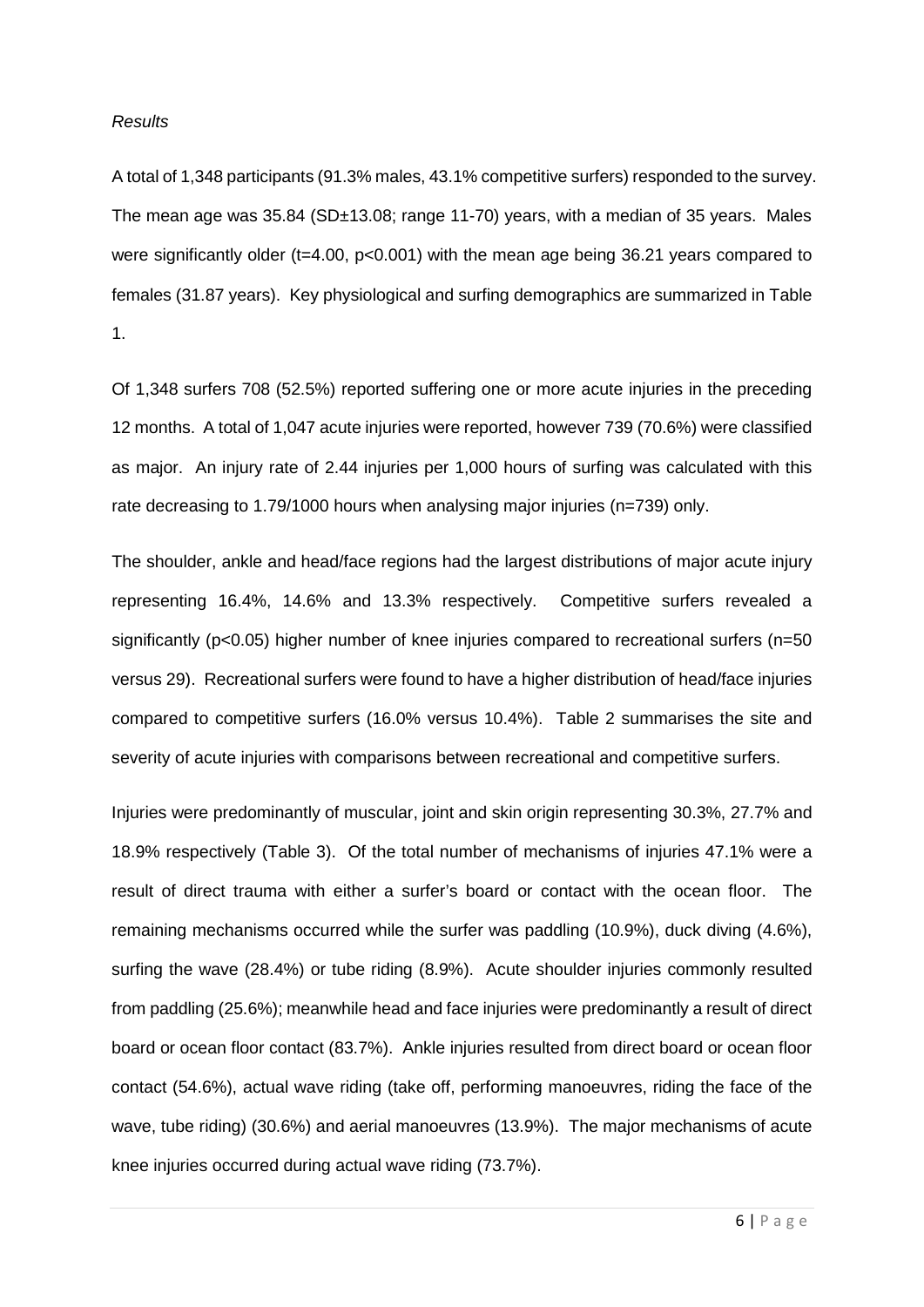As expected those suffering an acute injury (major or minor) on average spent significantly (t=5.2, p<0.001) more time surfing  $(343.1 \pm 312.0 \text{ vs. } 263.1 \pm 259.9 \text{ hours/year})$  than those who were uninjured. Independent t tests revealed a significant difference (t=5.2, p<0.001) between age and incidence of acute injury with younger surfers (34.1 ±12.3 vs. 37.8 ±13.6 years) more likely to sustain an acute injury in the previous twelve months.

There was a significant difference (t=11.0, p<0.001) between hours surfed for competitive versus recreational surfers (mean values  $406.9 \pm 343.7$  vs.  $228.7 \pm 214.3$  hours/year). Despite greater hours surfing in the competitive population and a higher acute injury incidence found in those spending more time surfing, competitive surfers incurred less acute injuries than recreational surfers (53.2% vs. 51.6% respectively), however this difference was not significant.

Surfers completing aerial manoeuvres reported a significantly  $(\chi^2=10.3, \text{ p}<0.01)$  higher incidence of acute injury (62.4% versus 50.9%). Of the 194 participants who completed aerial manoeuvres, 44.3% suffered from an acute lower body injury which was significantly higher  $(x^2=27.3, p<0.001)$  than for those that did not regularly perform aerials (27.6%). Conversely there were an increased percentage of acute upper body injuries in those surfers that did not perform aerials as compared to surfers who did (32.1% vs. 29.4%). Though this difference was non-significant ( $\chi^2$ =0.7), it indicated that the association between aerial manoeuvres and acute injury was only applicable to the lower body.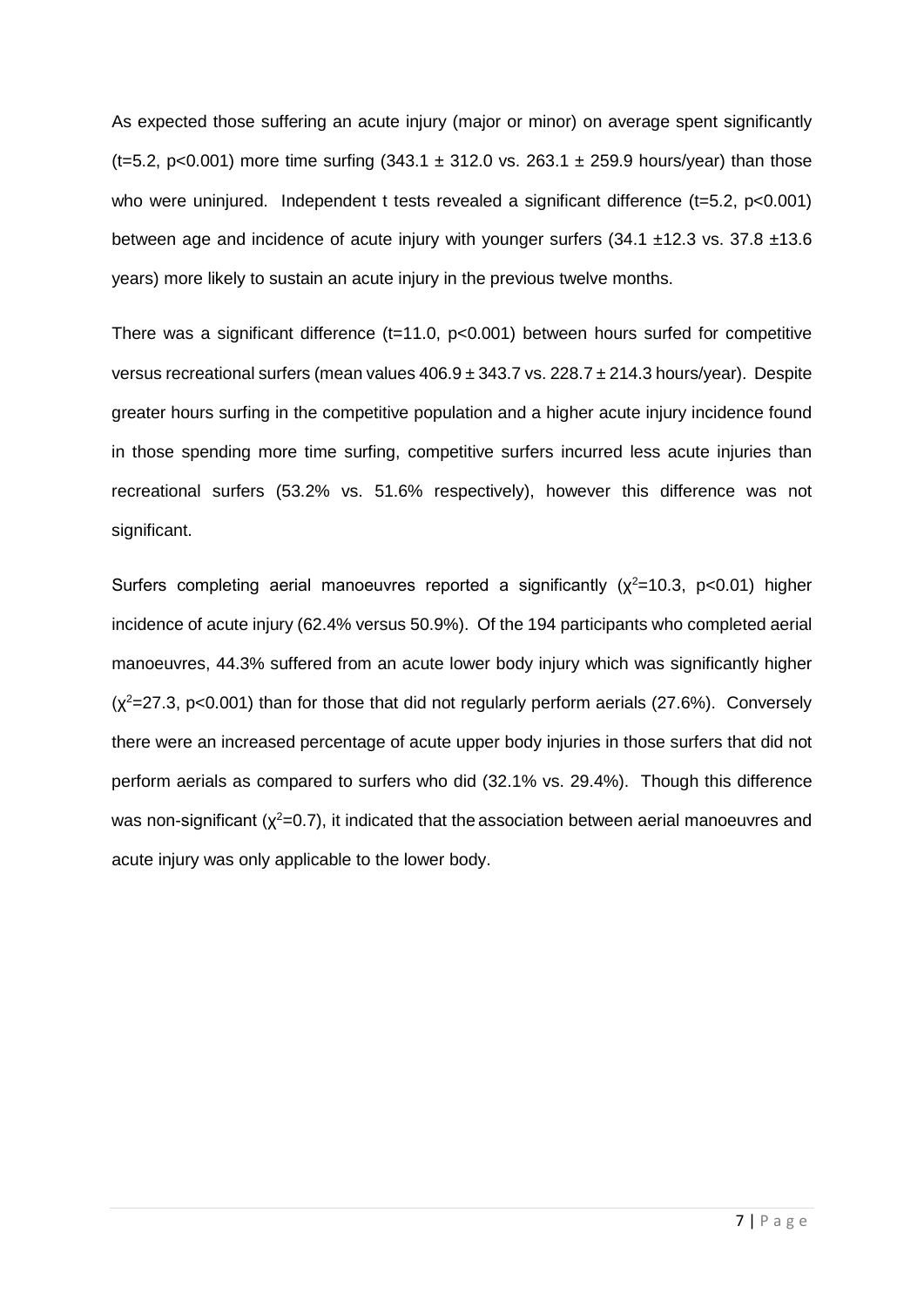#### *Discussion*

This study appears to be the largest national survey to date conducted on acute surf specific injuries. The purpose of this study was to explore injury severity, location, type and mechanism for recreational and competitive surfers. Results have revealed both similarities and differences to previous research.

The demographical data (Table 1) of this survey revealed that surfers on average have BMI's within the normal range (male's avg.  $25.0 + 3.8$  kg/m<sup>2</sup>, females  $21.9 + 2.4$  kg/m<sup>2</sup>). However, BMI does not take into consideration tissue differences (i.e., lean body mass versus adiposity). Given their high degree of participation levels (exceeds the World Health Organisation [\(World Health Organisation. Global recommendations on physical activity for](#page-13-6)  [health, aged 18-64 years, 2011\)](#page-13-6) guidelines on physical activity), it is assumed the higher BMI's seen in male surfers may actually be a reflection of increased lean body mass, which we are currently investigating.

The current injury rate of 1.74 injuries per 1000 hours was similar to previous surf specific research [\(Meir, et al., 2011;](#page-12-2) [Taylor, et al., 2004\)](#page-13-4) where injury rates were based on hours of exposure. However several other surf specific and surf life-saving studies[\(Lowdon, Pitman,](#page-12-4)  [Pateman, & Kenneth, 1987;](#page-12-4) [Mitchell, Brighton, & Sherker, 2013;](#page-12-5) [Roger, 2002\)](#page-13-3) have either not included injury rates due to lack of participation data or have calculated injury rates based on days of exposure, therefore it is difficult to draw comparisons. Surfing however appears to be relatively safe compared to mainstream sports such as Australian football where the injury rate is 25.7 injuries per 1000 playing hours [\(Orchard & Seward, 2002\)](#page-13-7). It could be hypothesised that the lack of sudden acute injuries and high participation levels may allow for the surfer to develop chronic or over-use injuries which may not present as a sudden injury or even painful until the condition is well established [\(Leadbetter, 1992\)](#page-12-6).

The shoulder had the highest number of acute major injuries followed by the ankle and the head and face region. High numbers of acute shoulder injuries has not previously been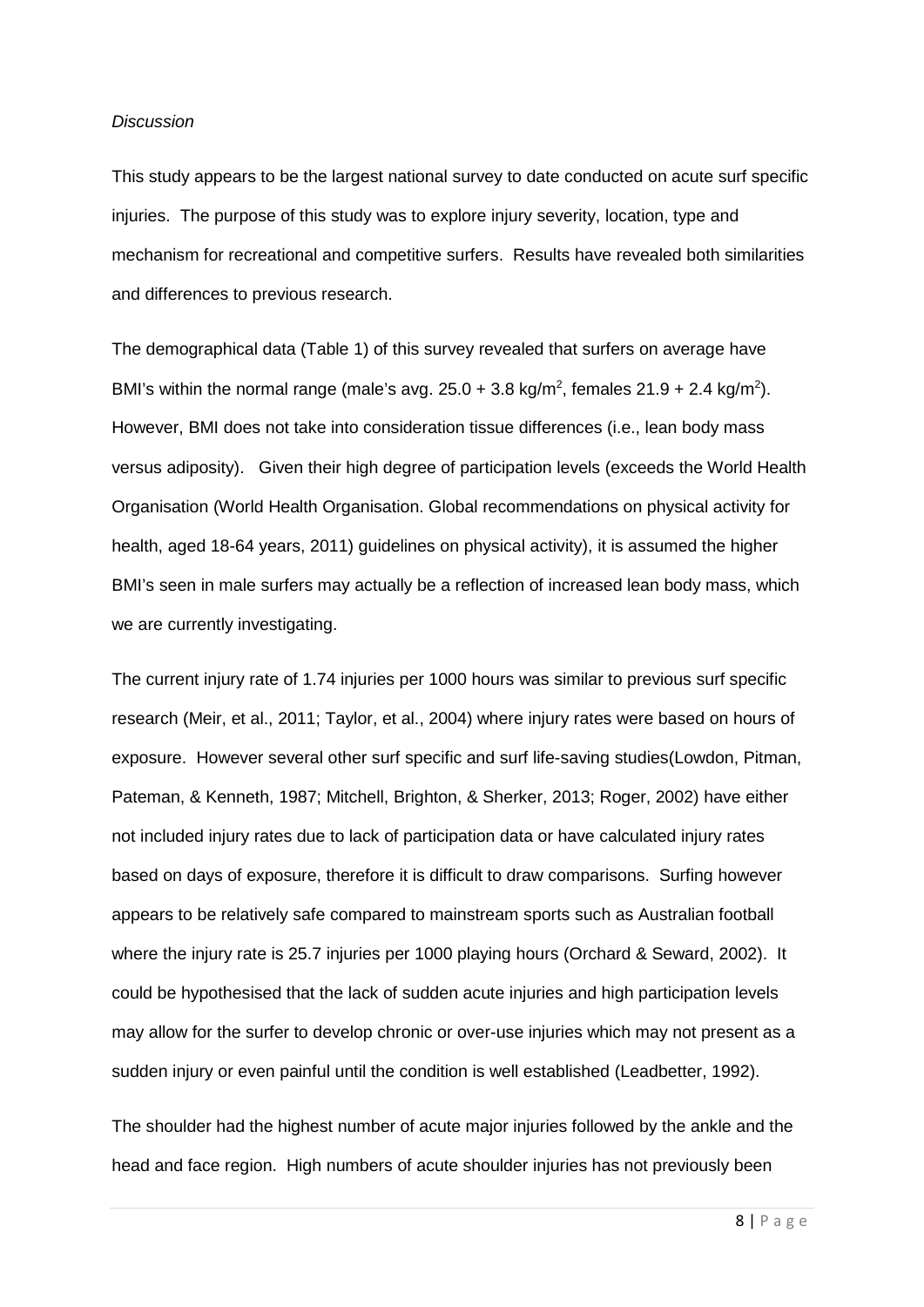reported; previous research has shown high incidence of head and lower limb injuries [\(Meir,](#page-12-2)  [et al., 2011;](#page-12-2) [Nathanson, et al., 2002;](#page-13-0) [Taylor, et al., 2004\)](#page-13-4). The ankle and the head/ face region had the second and third highest distribution of injuries and also revealed significant differences between the number of minor and major injuries (Table 2). The results highlight the importance of having strict definitions which determine injury severity as many of the non-significant head/ face and ankle injuries resolve quickly and do not limit participation in work or surfing or require health professional treatment.

The most common types of injury were related to a muscular, joint and skin origin representing 30.3%, 27.7% and 18.9% respectively. This differed to previous research [\(Lowdon, et al., 1987;](#page-12-4) [Nathanson, et al., 2002;](#page-13-0) [Taylor, et al., 2004\)](#page-13-4) especially if the data was collected out of emergency departments [\(Roger, 2002;](#page-13-3) [Taylor, et al., 2004\)](#page-13-4) where the main type of injury was of skin origin. The results of this study may be a reflection in the current surfing style and board design. Advances in board design have allowed for lighter, smaller boards with the incorporation of leashes and therefore less direct trauma caused from the board resulting in skin injuries. Changes in surfing style has allowed for the introduction of aerials and torsional movements which place increased stresses on ligamentous and contractile tissues, hence the rise in muscular and joint injuries.

This study has revealed that approximately half of the mechanisms of injuries occur while the surfer is paddling, duck diving or actual wave riding; the remaining mechanisms were due to direct trauma. Previous research [\(Meir, et al., 2011\)](#page-12-2) has either not included specific mechanisms of injury or partially reported and or hypothesised the mechanism of injury [\(Bentley, Macky, & Edwards, 2006;](#page-12-7) [Nathanson, et al., 2002\)](#page-13-0). Research conducted by Roger [\(Roger, 2002\)](#page-13-3) revealed that 100% of all injuries were a result of direct trauma. Several other studies have previously reported the mechanisms of injuries mainly due to direct trauma[\(Barry, et al., 1982;](#page-12-1) [Lowdon, Pateman, & Pitman, 1983;](#page-12-8) [Lowdon, et al., 1987\)](#page-12-4). The rise in non-contact mechanisms could be attributed to the inclusion of a wide range of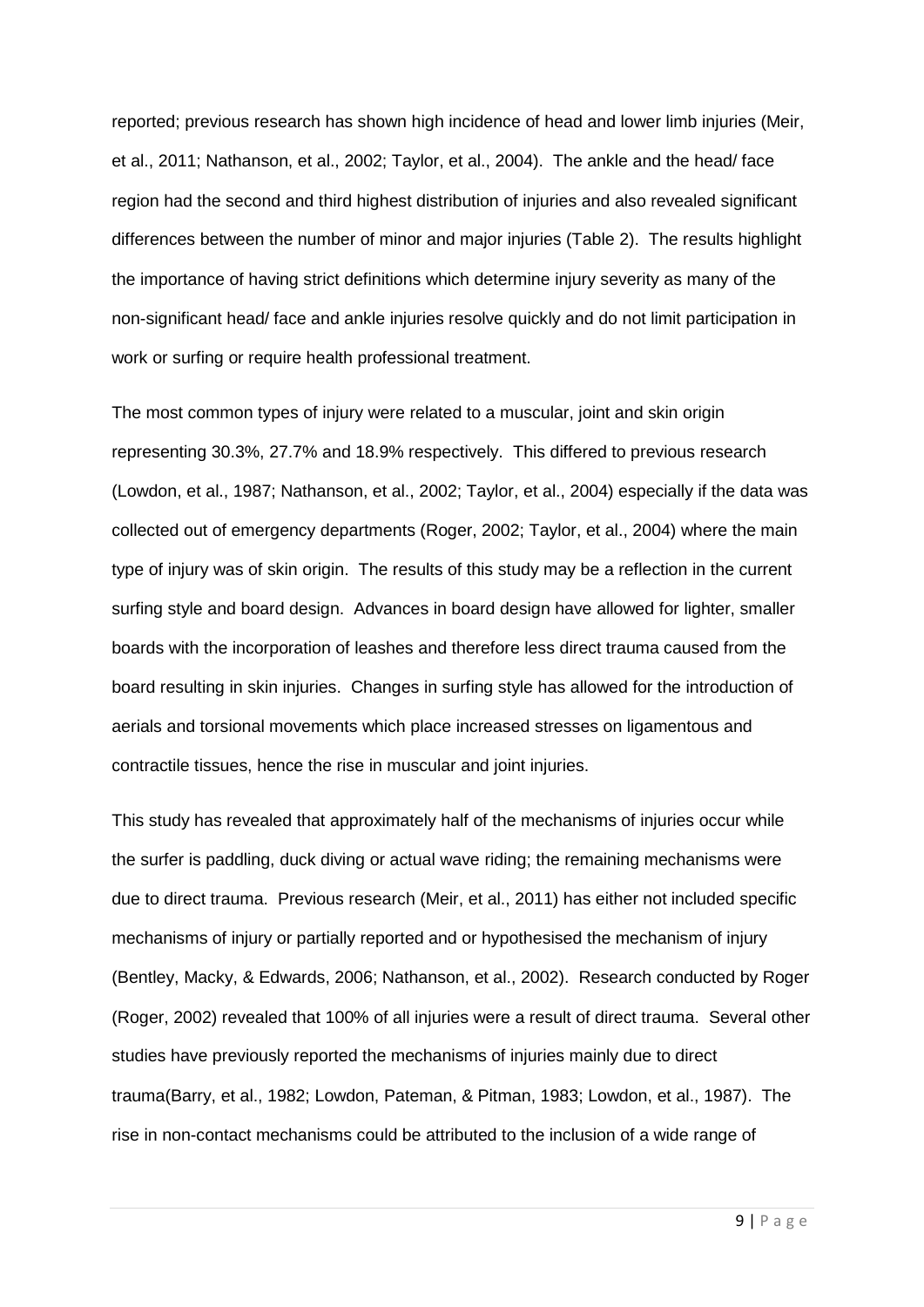selections for injury mechanism in this current survey and the current changes in surfing style.

This research has highlighted a number of risk factors for acute injury including increased participation levels, age of the surfer and incorporation of aerial manoeuvres. Identifying these factors may assist clinicians identifying high risk surfers. Interestingly competitive status did not increase the chance of injury despite the higher rates of participation levels. This poses the assumption that this sub-group of surfers are more conditioned for the sport.

A limitation of this survey is that the data gathered is retrospective. As this relies upon the memory of the participant there is clearly room for error [\(Jenkins, Earle-Richardson,](#page-12-9)  [Slingerland, & May, 2002\)](#page-12-9). Future surfing injury surveillance studies should consider prospective data collection methods. Another limitation of the study is that surfers who were already injured were possibly more likely to participate in the survey. To limit bias towards injured surfers the advertisements clarified that all surfers were able to participate injured or not.

#### *Conclusion*

This research provides key information for further injury prevention efforts for recreational and competitive surfers. An extensive analysis of injury location, type and mechanisms has been presented. Of particular importance key areas such as the shoulder need to be objectively assessed to assist in identifying possible causes of injury. The high number of muscular and joint injuries and non-contact mechanisms of injury suggest surfers need to be well conditioned to negate these types of injuries. Our results suggest that asymmetry and imbalance identified may aid in prevention strategies for surfers.

## *Practical implications*

• Younger surfer (<35 years), performing aerials and those surfing greater than 6.5 hours per week are at greater risk of acute injury.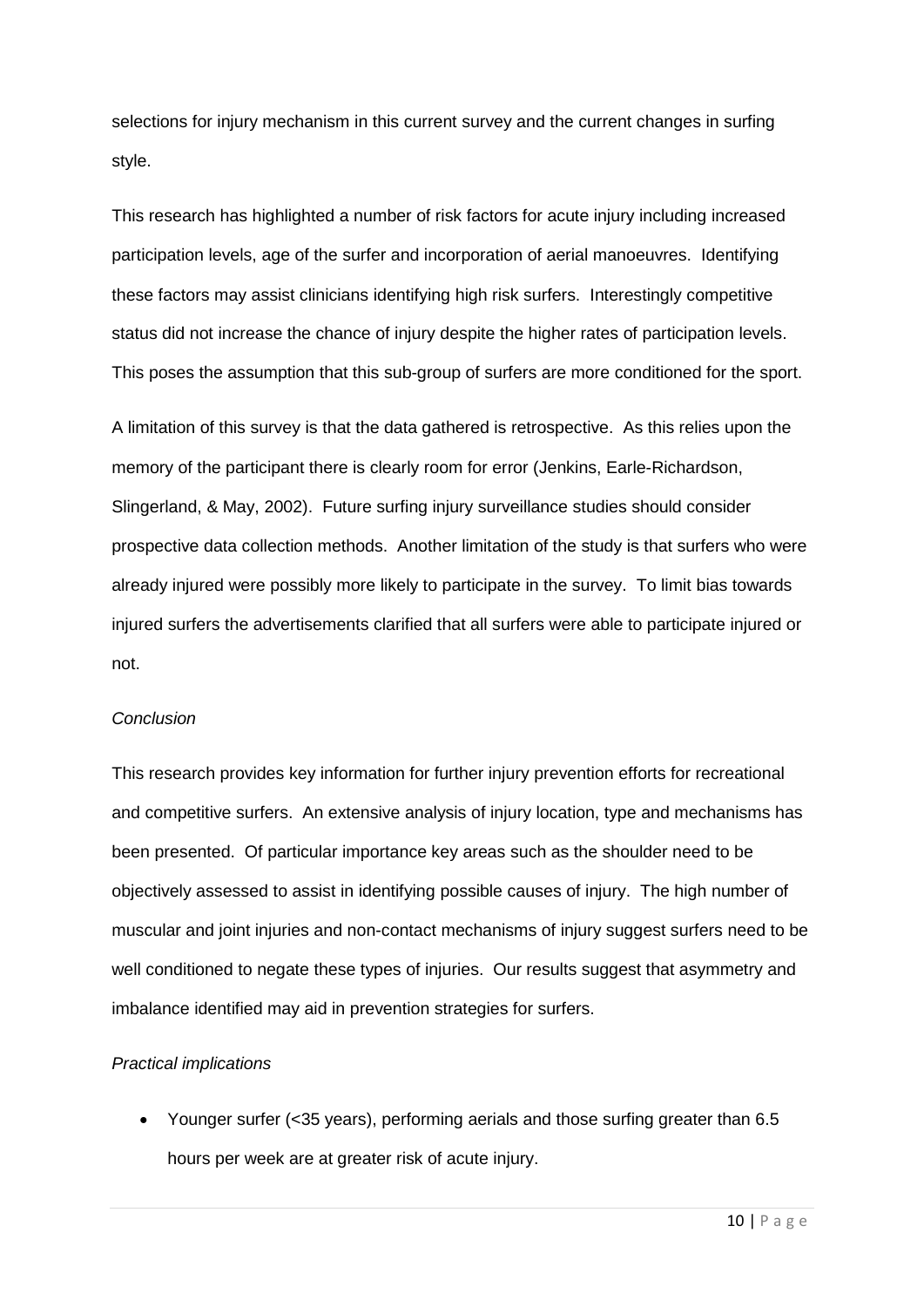- The shoulder is the most commonly injured region; imbalances in range of motion and strength should be addressed to prevent future injuries.
- Injuries are mainly of joint or muscular origin and over half of the total numbers of mechanisms of injury are non-contact. Bearing this in mind surfers should maintain high levels of flexibility and strength.

# *Acknowledgements*

The authors would like to thank Surfing Australia's High Performance Centre, Surfing Queensland, Surf Rider Foundation, Tracks magazine, Swellnet, Surfing Life, Fitnessnetwork.com, NBN, Nine News, ABC (Gold Coast, Sunshine Coast), Sunday Mail and the Gold Coast Bulletin for assisting in the advertisement of this survey.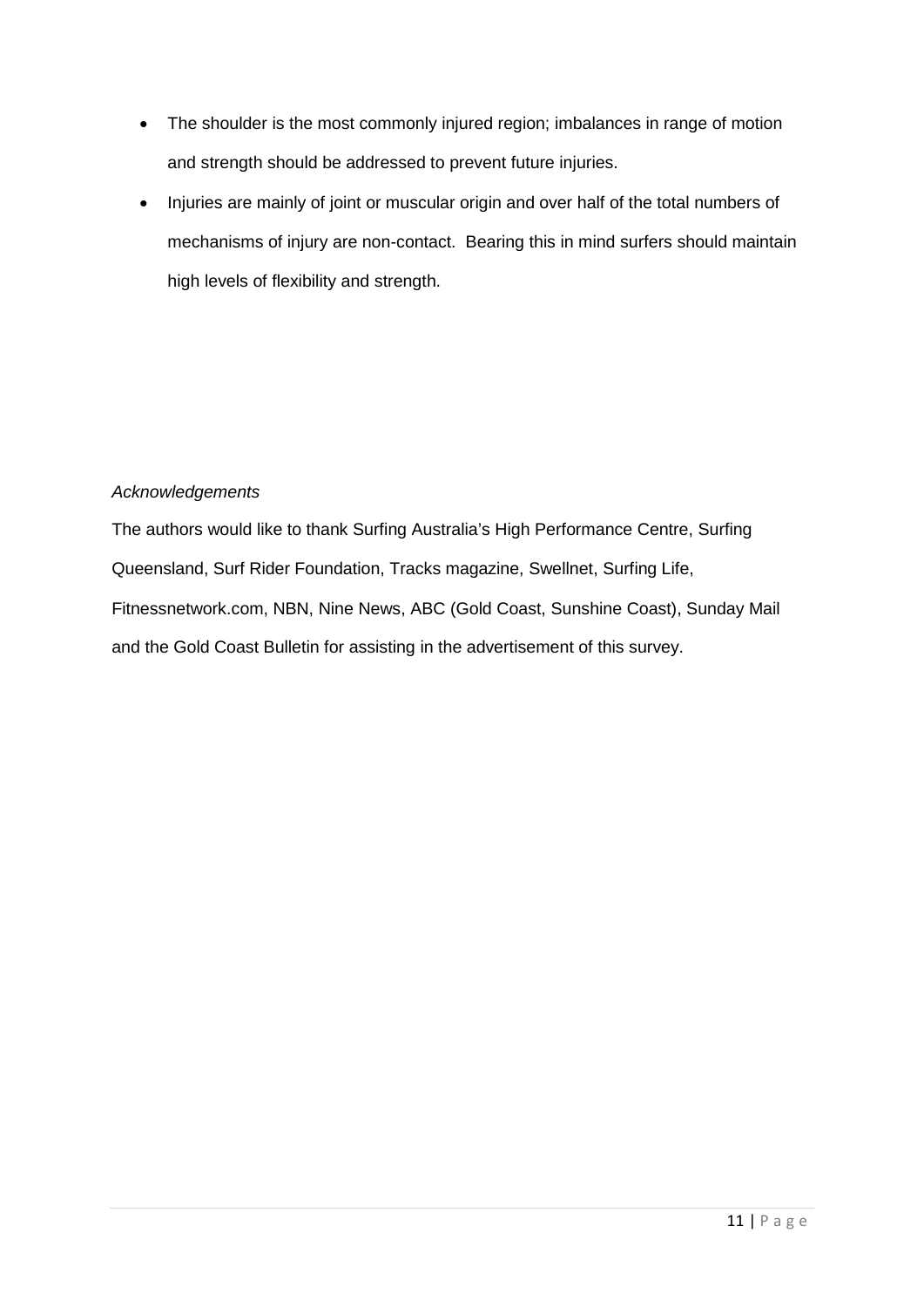#### Reference List

<span id="page-12-0"></span>Allen, R. H., Eiseman, B., Straehley, C. J., & Orloff, B. G. (1977). Surfing injuries at Waikiki. *Journal of the American Medical Association, 237*(7), 668-670.

<span id="page-12-1"></span>Barry, S. W., Kleinig, B. J., & Brophy, T. (1982). Surfing injuries. *Australian Journal of Sports Medicine and Exercise Science, 14*(2), 49-51.

<span id="page-12-7"></span>Bentley, T., Macky, K., & Edwards, J. (2006). Injuries to New Zealanders participating in adventure tourism and adventure sports: an analysis of accident compensation corporation (ACC) claims. *The New Zealand Medical Journal 119*(1247), 1-9.

<span id="page-12-3"></span>Heggie, T. W., & Caine, D. J. (2012). *Epidemiology of injury in adventure and extreme sports* (Vol. 58). Basel: Karger.

<span id="page-12-9"></span>Jenkins, P., Earle-Richardson, G., Slingerland, D. T., & May, J. (2002). Time dependent memory decay. *American Journal of Industrial Medicine, 41*(2), 98-101. doi:

10.1002/ajim.10035

<span id="page-12-6"></span>Leadbetter, W. B. (1992). Cell-matrix response in tendon injury. *Clinical Sports Medicine, 11*(3), 533-578.

<span id="page-12-8"></span>Lowdon, B. J., Pateman, N. A., & Pitman, A. J. (1983). Surfboard-riding injuries. *The Medical journal of Australia, 2*(12), 613-616.

<span id="page-12-4"></span>Lowdon, B. J., Pitman, A. J., Pateman, N. A., & Kenneth, R. (1987). Injuries to international competitive surfboard riders. *The Journal of Sports Medicine and Physical Fitness, 27*(1), 57-63.

<span id="page-12-5"></span><span id="page-12-2"></span>Meir, R. A., Zhou, S., Gilleard, W. L., & Coutts, R. A. (2011). An investigation of surf participation and injury prevalence in Australian surfers: A self reported retrospective analysis (S. o. h. a. h. sciences, Trans.) (pp. 1-44): Southern Cross University. Mitchell, R., Brighton, B., & Sherker, S. (2013). The epidemiology of competition and training-based surf sport-related injury in Australia, 2003-2011. *Journal of Science and Medicine in Sport* 18-21. doi: 10.1016/j.jsams.2012.05.009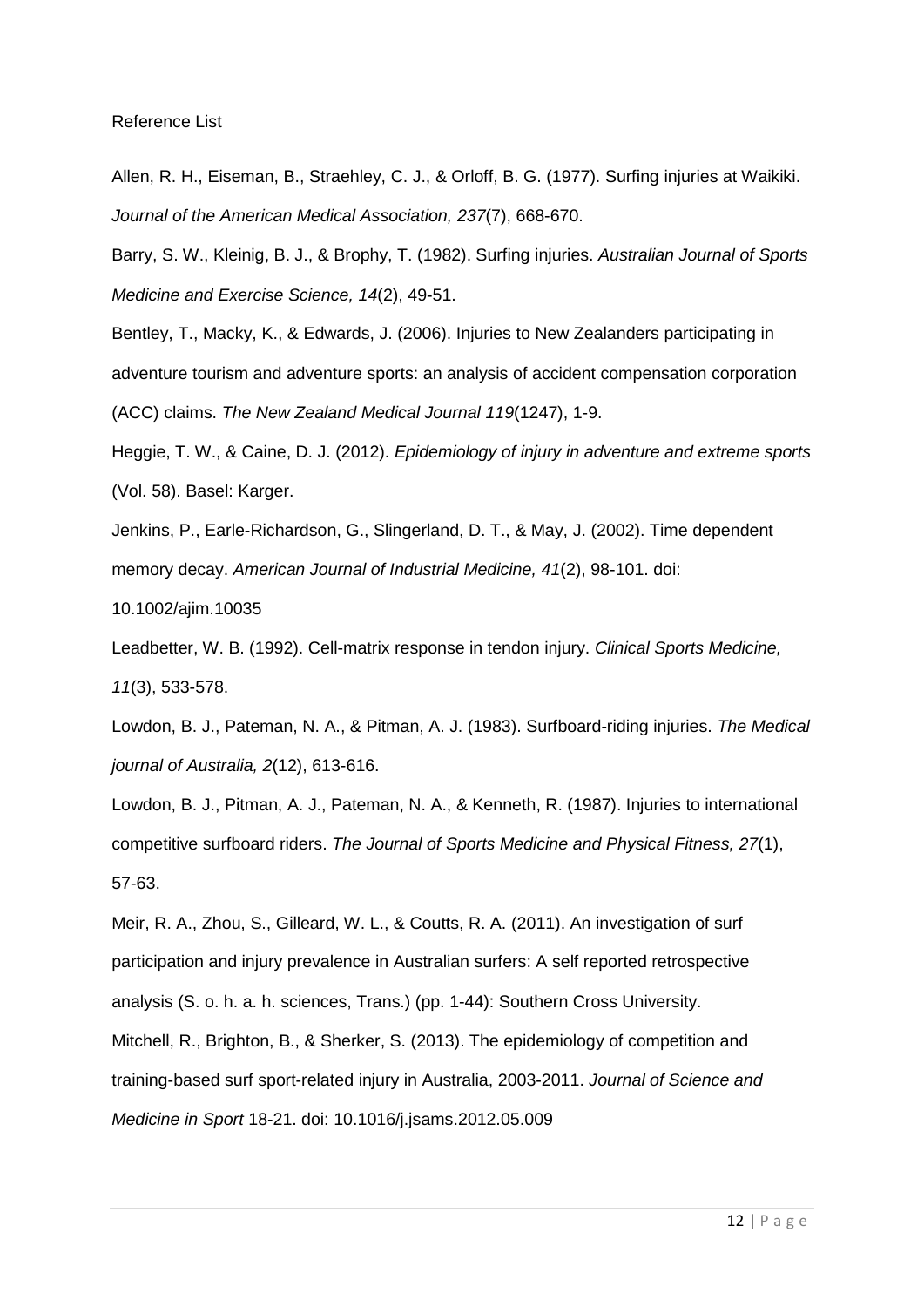<span id="page-13-2"></span><span id="page-13-0"></span>Nathanson, A., Bird, S., Dao, L., & Tam-Sing, K. (2007). Competitive Surfing Injuries. *The American Journal of Sports Medicine, 35*(1), 113-117. doi: 10.1177/0363546506293702 Nathanson, A., Haynes, P., & Galanis, D. (2002). Surfing injuries. *The American journal of emergency medicine, 20*(3), 155-160. doi: 10.1053/ajem.2002.32650 Orchard, J., & Seward, H. (2002). Epidemiology of injuries in the Australian Football League, seasons 1997-2000. *British Journal of Sports Medicine, 36*(1), 39-44. doi: 10.1136/bjsm.36.1.39

<span id="page-13-7"></span><span id="page-13-3"></span>Roger, P. (2002). Injury in the surf. *Sport Health, 20*(2), 23-28.

<span id="page-13-1"></span>. Surfing Australia: Annual report. (2010) Retrieved 5 January, 2013, from

## [www.surfingaustralia.com](http://www.surfingaustralia.com/)

<span id="page-13-4"></span>Taylor, D. M., Bennett, D., Carter, M., Garewal, D., & Finch, C. F. (2004). Acute injury and chronic disability resulting from surfboard riding. *Journal of Science and Medicine in Sport, 7*(4), 429-437. doi: 10.1016/s1440-2440(04)80260-3

<span id="page-13-5"></span>Vos, T., Aboyans, V., Dherani, M., Diaz-Torne, C., Dolk, H., Dorsey, E. R., . . . Dharmaratne,

S. D. (2012). Years lived with disability (YLDs) for 1160 sequelae of 289 diseases and

injuries 1990-2010: a systematic analysis for the global burden of disease study 2010.

*Lancet, 380*(9859), 2163-2196. doi: 10.1016/S0140-6736(12)61729-2

<span id="page-13-6"></span>. World Health Organisation. Global recommendations on physical activity for health, aged 18-64 years. (2011) Retrieved 2 July, 2013, from

<http://www.who.int/dietphysicalactivity/physical-activity-recommendations-18-64years.pdf>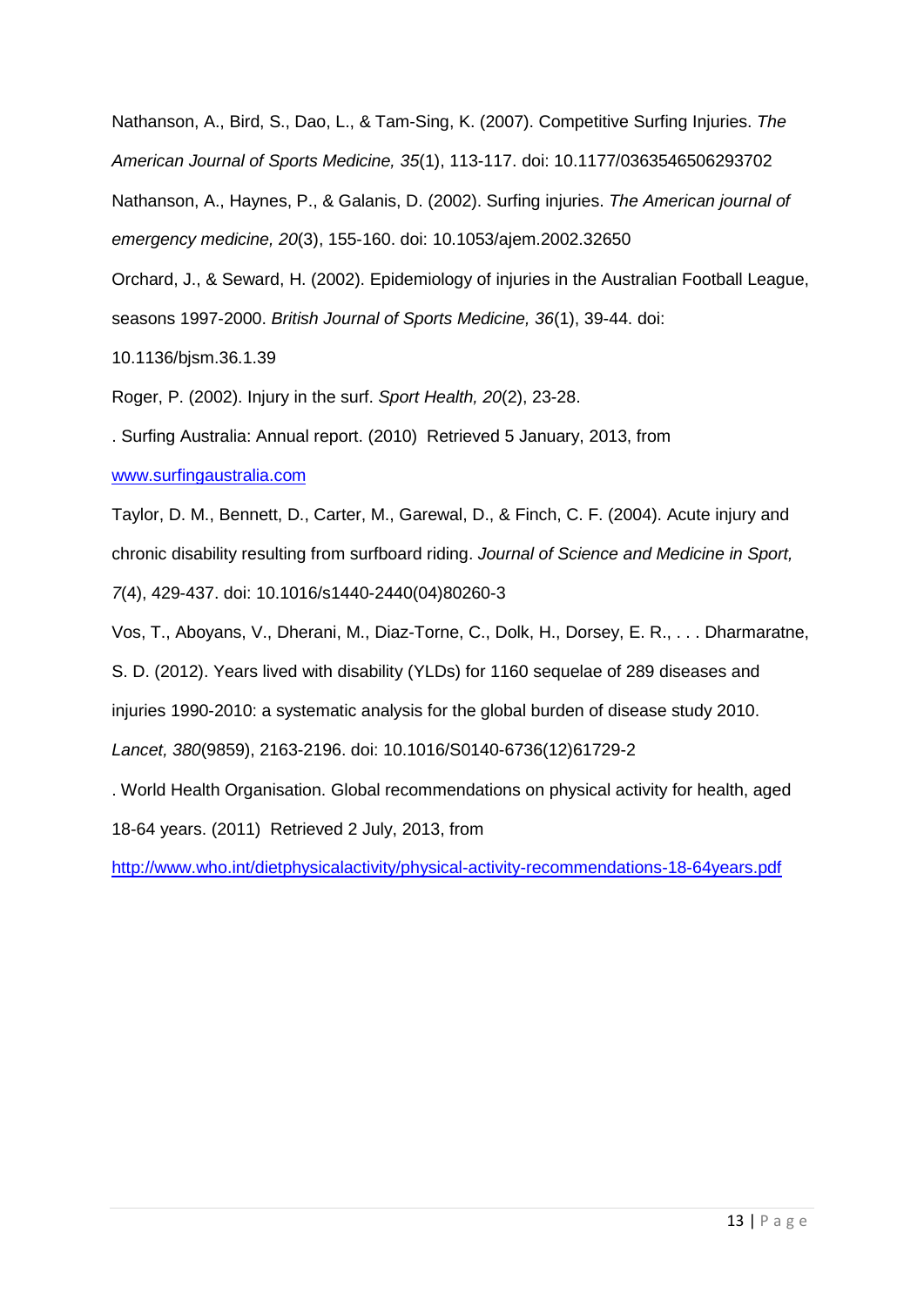| <b>Physiological Demographics</b> |                | <b>Male</b>              |                |                | <b>Female</b>                |                |                       |
|-----------------------------------|----------------|--------------------------|----------------|----------------|------------------------------|----------------|-----------------------|
|                                   | Total (%)      | Mean                     | ±S.D           | n(%)           | Mean                         | ±S.D           | $n(\%)$               |
| Gender                            | 1348 (100)     | $\overline{\phantom{a}}$ | ä,             | 1,231 (91.3)   | $\overline{\phantom{a}}$     | L.             | 117(8.7)              |
| Age (yrs)                         | ä,             | 36.2                     | 13.2           | $\overline{a}$ | 31.9                         | 11.1           | $\tilde{\phantom{a}}$ |
| Weight (kg)                       | L,             | 80.2                     | 11.9           | $\blacksquare$ | 61.4                         | 8.2            | $\blacksquare$        |
| Height (cm)                       | $\blacksquare$ | 179.2                    | 8.5            | $\blacksquare$ | 167.3                        | 7.6            | $\blacksquare$        |
| BMI (kg/m <sup>2</sup> )          | $\frac{1}{2}$  | 25.0                     | 3.8            | $\blacksquare$ | 21.9                         | 2.4            | $\blacksquare$        |
| <b>Surfing Demographics</b>       |                |                          |                |                |                              |                |                       |
| Hours per week                    | $\overline{a}$ | 6.7                      | 5.6            | $\overline{a}$ | 7.3                          | 6.8            | $\frac{1}{2}$         |
| Weeks out of the year             |                | 40.7                     | 13.5           |                | 38.5                         | 15.8           | ÷,                    |
| Natural (left foot forward)       | 977 (72.5)     | L,                       | ä,             | 896 (91.7)     | $\blacksquare$               | ä,             | 81(8.3)               |
| Goofy (right foot forward)        | 371 (27.5)     | $\blacksquare$           |                | 335 (90.3)     | $\blacksquare$               |                | 36(9.7)               |
| Short Board                       | 1105 (82.0)    | $\blacksquare$           | ÷,             | 1032 (93.4)    | $\blacksquare$               |                | 73 (6.6)              |
| Mini Mal                          | 96(7.1)        | $\overline{a}$           |                | 75 (78.1)      |                              |                | 21(21.9)              |
| Long Board                        | 147 (10.9)     | $\overline{\phantom{a}}$ | ÷              | 124 (84.4)     | $\overline{\phantom{a}}$     | $\blacksquare$ | 23 (15.6)             |
| 1-5 years surfing                 | 214 (15.9)     | $\blacksquare$           | ٠              | 173 (80.8)     | ۰                            |                | 41 (19.2)             |
| 5-10 years surfing                | 218 (16.2)     | $\blacksquare$           | ÷.             | 189 (86.7)     | $\blacksquare$               | $\overline{a}$ | 29 (13.3)             |
| 10-15 years surfing               | 217(16.1)      | ä,                       |                | 194 (89.4)     |                              |                | 23(10.6)              |
| 15-20 years                       | 154 (11.4)     | $\blacksquare$           | ÷,             | 142 (92.2)     | $\qquad \qquad \blacksquare$ | $\blacksquare$ | 12(7.8)               |
| 20-25 years                       | 119(8.8)       |                          |                | 113 (95.0)     |                              |                | 6(5.0)                |
| $25-30$ years                     | 123(9.1)       | $\blacksquare$           |                | 119(96.7)      | $\blacksquare$               | $\blacksquare$ | 4(3.3)                |
| 30-35 years                       | 99(7.3)        | $\overline{\phantom{a}}$ |                | 98(99.0)       |                              |                | 1(1.0)                |
| 35 years plus                     | 204(15.1)      | $\blacksquare$           | $\blacksquare$ | 203 (99.5)     | $\blacksquare$               | $\blacksquare$ | 1(0.5)                |
| Competitive involvement*          | 581(43.1)      | $\blacksquare$           |                | 526(90.5)      | $\blacksquare$               |                | 55(9.5)               |

# **Table 1:** Physiological and surfing demographics

\*Applies to any surfer who currently or has previously been involved in competitive surfing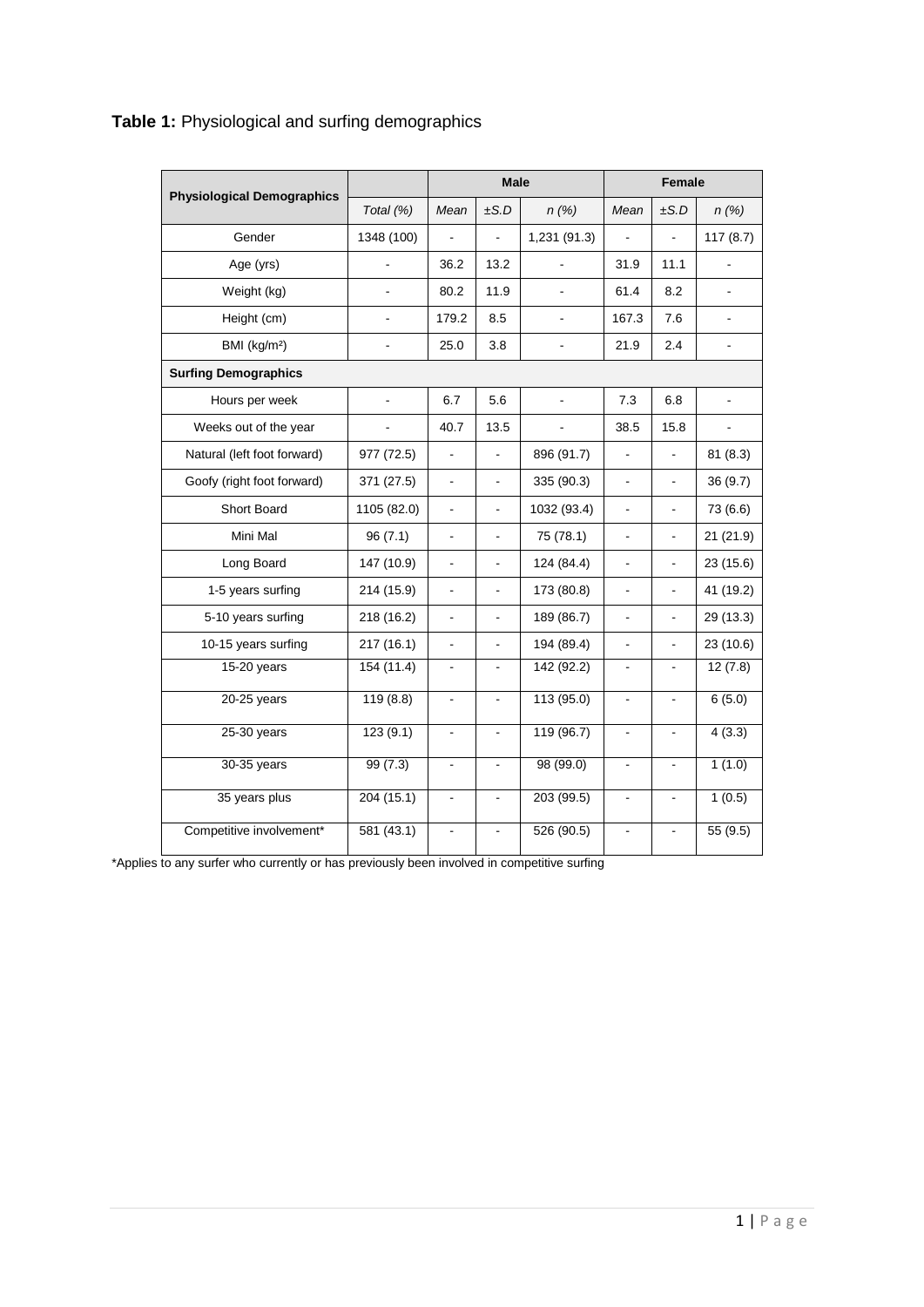# **Table 2:** Site and severity of acute injury and comparisons between recreational and

# competitive surfers

|             | <b>Total</b> |           | <b>Major vs. Minor</b><br><b>Recreational</b> |                  | <b>Competitive</b> | <b>Recreational vs.</b><br><b>Competitive</b> |                  |
|-------------|--------------|-----------|-----------------------------------------------|------------------|--------------------|-----------------------------------------------|------------------|
| <b>Site</b> | No.          | Minor     | Major                                         | Chi Square Value | Major              | Major                                         | Chi Square Value |
|             |              | n (%)     | n(%)                                          | $*(p<0.05)$      | $n (\%)$           | $n (\%)$                                      | $*(p<0.05)$      |
| Head/Face   | 152 (14.5)   | 54 (17.5) | 98 (13.3)                                     | 4.410 (0.036)*   | 61(16.0)           | 37(10.4)                                      | 1.232 (0.267)    |
| Neck        | 85(8.1)      | 17(5.5)   | 68 (9.2)                                      | 0.915(0.339)     | 37(9.7)            | 31(8.7)                                       | 0.181(0.671)     |
| Shoulder    | 154 (14.7)   | 33(10.7)  | 121 (16.4)                                    | 3.336(0.068)     | 60 (15.7)          | 61(17.1)                                      | 2.898 (0.089)    |
| Elbow       | 27(2.6)      | 9(2.9)    | 18(2.4)                                       | 0.123(0.726)     | 7(1.8)             | 11(3.1)                                       | 2.413 (0.120)    |
| Wrist/Hand  | 43(4.1)      | 24(7.8)   | 19(2.6)                                       | 0.349(0.554)     | 11(2.9)            | 8(2.2)                                        | 0.008(0.930)     |
| Upper Back  | 42 (4.0)     | 13(4.2)   | 29(3.9)                                       | 0.289(0.591)     | 15(3.9)            | 14(3.9)                                       | 0.324(0.569)     |
| Rib/Sternum | 49 (4.7)     | 10(3.2)   | 39(5.3)                                       | 0.300(0.584)     | 27(7.1)            | 12(3.4)                                       | 2.490(0.115)     |
| Lower Back  | 94(9.0)      | 24(7.8)   | 70 (9.5)                                      | 1.338 (0.247)    | 32(8.4)            | 38(10.6)                                      | 3.766 (0.052)    |
| Hip/Groin   | 82(7.8)      | 20(6.5)   | 62(8.4)                                       | 0.979(0.323)     | 29(8.1)            | 33(8.6)                                       | 0.358(0.550)     |
| Knee        | 101(9.6)     | 22(7.1)   | 79 (10.7)                                     | 1.392 (0.238)    | 29(7.6)            | 50(14.0)                                      | 13.949 (0.001)*  |
| Shin/Calf   | 56(5.3)      | 28(9.1)   | 28(3.8)                                       | 0.607(0.436)     | 14(3.7)            | 14(3.9)                                       | 0.555(0.456)     |
| Ankle       | 162 (15.5)   | 54 (17.5) | 108 (14.6)                                    | 4.899 (0.027)*   | 56 (14.7)          | 52(14.6)                                      | 1.220 (0.269)    |
| Totals      | 1047 (100)   | 308 (100) | 739 (100)                                     |                  | 382 (100)          | 357 (100)                                     |                  |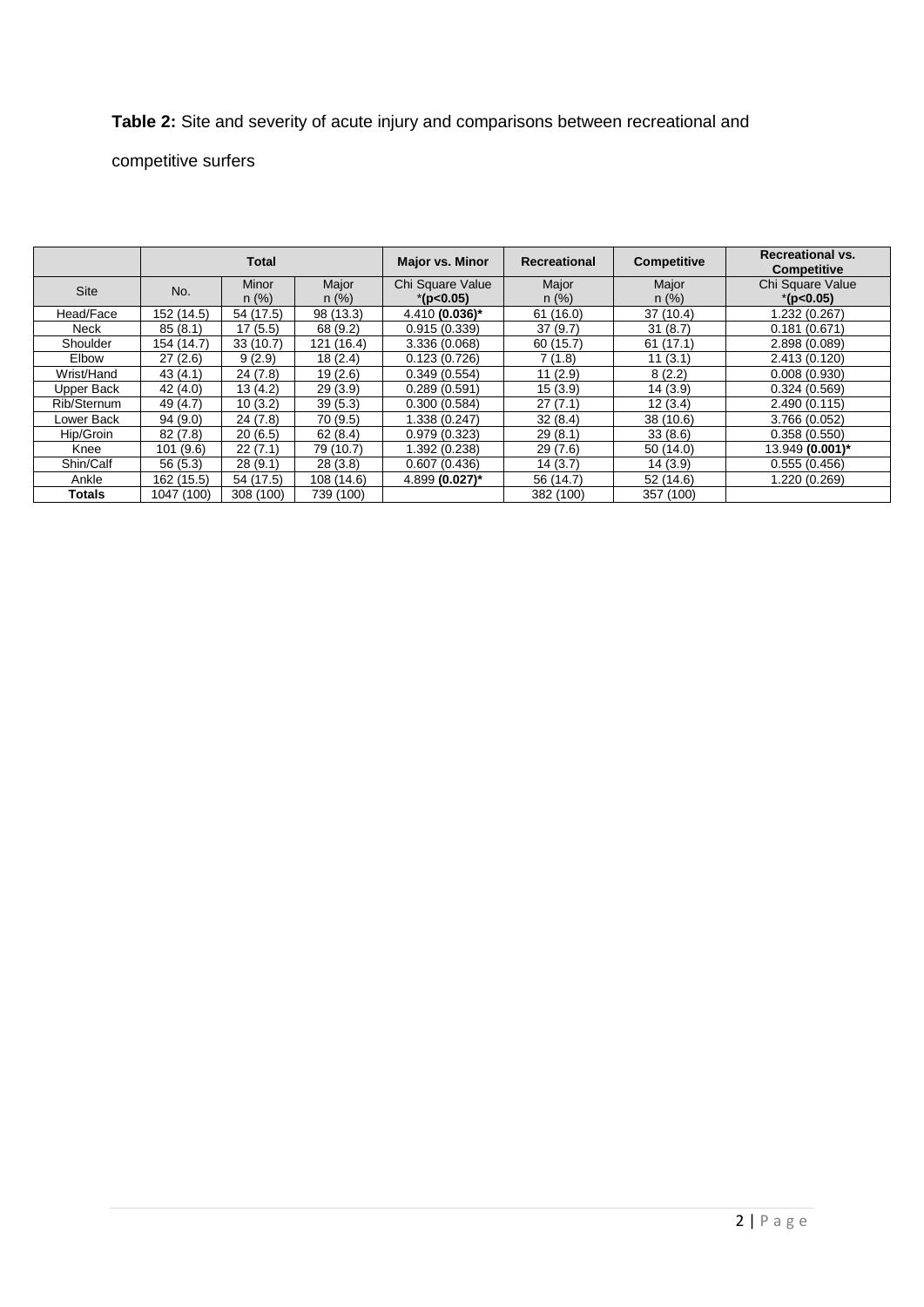# Table 3: Injury type and location for major injuries and comparisons between recreational and competitive surfers

| Site (n, %)    | <b>Type of Injury</b>           | <b>Total No. of major</b><br>injuries n, (%) | Recreational<br>n, (%) | <b>Competitive</b><br>n, (%) | Recreational vs.<br><b>Competitive (Chi Square</b><br>Value (p<0.05)* |  |
|----------------|---------------------------------|----------------------------------------------|------------------------|------------------------------|-----------------------------------------------------------------------|--|
|                | Skin Injury <sup>1</sup>        | 76 (64.4)                                    | 46 (65.7)              | 30(62.5)                     | 0.425(0.514)                                                          |  |
| Head/Face      | Bone Injury <sup>2</sup>        | 15(12.7)                                     | 11(15.7)               | 4(8.3)                       | 0.927(0.336)                                                          |  |
|                | Marine Injury <sup>3</sup>      | 7(5.9)                                       | 2(2.9)                 | 5(10.4)                      | 3.637 (0.056)                                                         |  |
| 98, (13.3)     | Ear Injury <sup>4</sup>         | 12 (10.2)                                    | 7(10.0)                | 5(10.4)                      | 0.089(0.765)                                                          |  |
|                | Eye Injury <sup>5</sup>         | 5(4.2)                                       | 2(2.9)                 | 3(6.25)                      | 1.109 (0.292)                                                         |  |
|                | Concussion <sup>6</sup>         | 3(2.5)                                       | 2(2.9)                 | 1(2.1)                       | 2.863 (0.239)                                                         |  |
|                | Skin Injury<br>Bone Injury      | 1(1.0)<br>7(7.2)                             | 1(1.8)<br>4(7.3)       | $\blacksquare$<br>3(7.1)     | 0.850(0.356)<br>0.023(0.878)                                          |  |
|                | Joint Injury <sup>7</sup>       | 24 (24.7)                                    | 16(29.0)               | 8(19.0)                      | 2.246(0.134)                                                          |  |
| Neck 68, (9.2) | Muscular Injury <sup>8</sup>    | 40 (41.2)                                    | 21 (38.2)              | 19 (45.2)                    | 0.143(0.705)                                                          |  |
|                | Nerve Injury <sup>9</sup>       | 24 (24.7)                                    | 12 (21.8)              | 12 (28.6)                    | 0.291(0.590)                                                          |  |
|                | Marine Injury                   | 1(1.0)                                       | 1(1.8)                 |                              | 0.850(0.356)                                                          |  |
|                | Skin Injury                     | 4(2.5)                                       | 3(4.1)                 | 1(1.2)                       | 1.069 (0.301)                                                         |  |
|                | Joint Injury                    | 70 (44.6)                                    | 38 (52.1)              | 32(38.1)                     | 1.467 (0.226)                                                         |  |
| Shoulder 121,  | <b>Bone</b>                     | 7(4.5)                                       | 3(4.1)                 | 4(4.8)                       | 0.135(0.714)                                                          |  |
| (16.4)         | Muscular Injury                 | 62 (39.5)                                    | 27 (37.0)              | 35 (41.7)                    | 1.855(0.173)                                                          |  |
|                | Nerve Injury                    | 10(6.4)                                      | 1(1.4)                 | 9(10.7)                      | 6.834 (0.009)*                                                        |  |
|                | Marine Injury                   | 4(2.5)                                       | 1(1.4)                 | 3(3.6)                       | 1.000(0.317)                                                          |  |
|                | Skin Injury                     | 3(15.0)                                      | 1(11.1)                | 2(18.2)                      | 0.47(0.829)                                                           |  |
| Elbow 18,      | Joint Injury                    | 6(30.0)                                      | 3(33.3)                | $\overline{3}$ (27.3)        | 0.468(0.494)                                                          |  |
| (2.4)          | Bone                            | 3(15.0)                                      | 2(22.2)                | 1(9.1)                       | 1.169 (0.280)                                                         |  |
|                | Muscular Injury                 | 7(35.0)                                      | 3(33.3)                | 4(36.4)                      | 0.076(0.783)                                                          |  |
|                | Nerve Injury                    | 1(5.0)                                       |                        | 1(9.1)                       | 0.674(0.412)                                                          |  |
|                | Skin Injury                     | 7(30.4)                                      | 6(42.9)                | 1(11.1)                      | 3.519 (0.061)                                                         |  |
| Wrist/Hand     | Joint Injury                    | 9(39.1)                                      | 5(35.7)                | 4(44.4)                      | 0.038(0.845)                                                          |  |
| 19, (2.6)      | <b>Bone</b>                     | 3(13.0)                                      | 1(7.1)                 | 2(22.2)                      | 0.882(0.348)                                                          |  |
|                | Muscular Injury                 | 2(8.7)                                       | 1(7.1)                 | 1(11.1)                      | 0.057(0.811)                                                          |  |
|                | Nerve Injury                    | 2(8.7)                                       | 1(7.1)                 | 1(11.1)                      | 0.057(0.811)                                                          |  |
|                | Skin Injury                     | 2(6.1)                                       | 2(11.1)                | $\blacksquare$<br>3(20.0)    | 2.005 (0.157)                                                         |  |
| Upper-back     | Joint Injury<br>Bone            | 7(21.2)<br>4(12.1)                           | 4(22.2)<br>2(11.1)     | 2(13.3)                      | 0.109(0.742)<br>0.006(0.941)                                          |  |
| 29, (3.9)      | Muscular Injury                 | 18 (54.5)                                    | 8(44.4)                | 10(66.7)                     | 1.007 (0.316)                                                         |  |
|                | Nerve Injury                    | 2(6.1)                                       | 2(11.1)                |                              | 2.005 (0.157)                                                         |  |
|                | Skin Injury                     | 6(12.2)                                      | 4(11.1)                | 2(15.4)                      | 0.022(0.882)                                                          |  |
|                | Joint Injury                    | 7(14.3)                                      | 3(8.3)                 | 4(30.8)                      | 2.786 (0.095)                                                         |  |
|                | <b>Bone</b>                     | 23 (46.9)                                    | 19 (52.8)              | 4(30.8)                      | 4.710 (0.030)*                                                        |  |
| Ribs/Sternum   | Muscular Injury                 | 10(20.4)                                     | 7(19.4)                | 3(23.1)                      | 0.004(0.951)                                                          |  |
| 39, (5.3)      | Nerve Injury                    | 1(2.0)                                       | 1(2.8)                 | $\blacksquare$               | 0.456(0.499)                                                          |  |
|                | Marine Injury                   | 1(2.0)                                       | 1(2.8)                 | $\blacksquare$               | 0.456(0.499)                                                          |  |
|                | Pneumothorax                    | 1(2.0)                                       | 1(2.8)                 |                              | 0.456(0.499)                                                          |  |
|                | Skin Injury                     | 10 (10.0)                                    | 5(11.1)                | 5(9.1)                       | 0.086(0.769)                                                          |  |
|                | <b>Bone Injury</b>              | 4(4.0)                                       | 2(4.4)                 | 2(3.6)                       | 0.031(0.859)                                                          |  |
| Lower-back     | Joint Injury                    | 31(31.0)                                     | 13(28.9)               | 18 (32.7)                    | 0.321(0.572)                                                          |  |
| 70, (9.5)      | Muscle Injury                   | 32 (32.0)                                    | 15(33.3)               | 17 (30.9)                    | 0.032(0.858)                                                          |  |
|                | Nerve Injury                    | 18 (18.0)                                    | 9(20.0)                | 9(16.4)                      | 0.179(0.672)                                                          |  |
|                | Marine Injury                   | 5(5.0)                                       | 1(2.2)                 | 4(7.3)                       | 1.435 (0.231)                                                         |  |
|                | Skin Injury                     | 6(7.4)                                       | 3(7.0)                 | 3(7.9)                       | 0.28(0.868)                                                           |  |
|                | Bone Injury                     | 4(4.9)                                       | 2(4.7)                 | 2(5.3)                       | 0.018(0.894)<br>0.037(0.847)                                          |  |
| Hip 62, (8.4)  | Joint Injury<br>Muscular Injury | 20 (24.7)<br>45(55.6)                        | 11 (25.6)<br>26 (60.5) | 9(23.7)<br>19 (50.0)         | 1.366 (0.243)                                                         |  |
|                | Nerve Injury                    | 5(6.2)                                       | 1(2.3)                 | 4(10.5)                      | 2.412 (0.120)                                                         |  |
|                | SIJ <sup>10</sup>               | 1(1.2)                                       | $\blacksquare$         | 1(2.6)                       | 1.157 (0.282)                                                         |  |
|                | Skin Injury                     | 5(5.0)                                       | 3(8.8)                 | 2(3.0)                       | 1.246 (0.264)                                                         |  |
| Knee 79,       | Joint Injury                    | 52 (52.0)                                    | $\overline{17}$ (50.0) | 35 (53.0)                    | 1.056(0.304)                                                          |  |
| (10.7)         | Bone                            | 7(7.0)                                       | 4(11.8)                | 3(4.5)                       | 1.380 (0.240)                                                         |  |
|                | Muscular Injury                 | 36 (36.0)                                    | 10(29.4)               | 26 (39.4)                    | 2.271 (0.132)                                                         |  |
|                | Skin Injury                     | 16 (47.1)                                    | 8(47.1)                | 8(47.1)                      | 0.00(1.000)                                                           |  |
| Shin/Calf 28,  | <b>Bone</b>                     | 4(11.8)                                      | 2(11.8)                | 2(11.8)                      | 0.00(1.000)                                                           |  |
| (3.8)          | Muscular Injury                 | 12 (35.3)                                    | 6(35.3)                | 6(35.3)                      | 0.00(1.000)                                                           |  |
|                | Marine Injury                   | 2(5.9)                                       | 1(5.9)                 | 1(5.9)                       | 0.00(1.000)                                                           |  |
| Ankle 108,     | Skin Injury                     | 44 (31.4)                                    | 25 (34.7)              | 19 (27.9)                    | 0.734(0.392)                                                          |  |